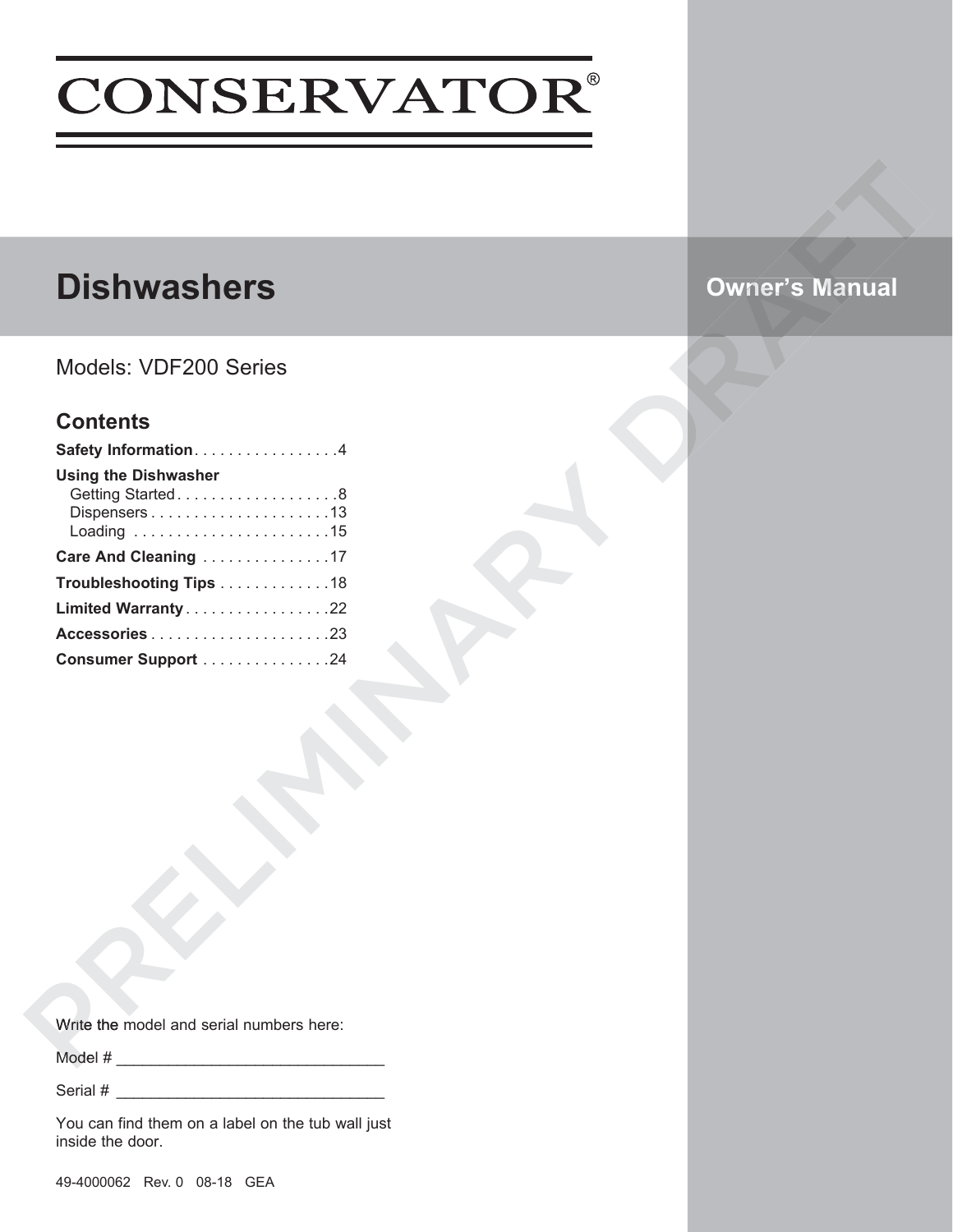## **IMPORTANT SAFETY INFORMATION READ ALL INSTRUCTIONS BEFORE USING THE APPLIANCE**

**WARNING For your safety, the information in this manual must be followed to minimize the risk of fire, explosion, electric shock, and to prevent property damage, personal injury, or death.**

## **WARNING PROPER INSTALLATION AND MAINTENANCE**

This dishwasher must be properly installed and located in accordance with the Installation Instructions before it is used. If you did not receive an Installation Instructions sheet with your dishwasher, you can receive one by visiting our Website at **Conservatorappliances.com**.

- $\blacksquare$  Connect the dishwasher/appliance to a grounded metal, permanent wiring system; or run an equipment-grounding conductor with the circuit conductors and connect to the equipment-grounding terminal or lead of the appliance.
- $\blacksquare$  Improper connection of the equipment-grounding conductor can result in a risk of electric shock. Check with a qualified electrician or service representative if you are in doubt whether the appliance is properly grounded.
- $\blacksquare$  Dispose of discarded appliances and shipping or packing material properly.
- Do not attempt to repair or replace any part of your dishwasher unless it is specifically recommended in this manual. All other servicing should be referred to a qualified technician.
- Use only cord kit WX09X70910 or hard-wire to building electrical. Failure to follow this instruction, could result in risk of fire and personal injury.
- $\blacksquare$  To minimize the possibility of electric shock, disconnect this appliance from the power supply before attempting any maintenance.

 **NOTE:** Turning the dishwasher off does not disconnect the appliance from the power supply. We recommend having a qualified technician service your appliance.

## **WARNING WHEN USING YOUR DISHWASHER, FOLLOW BASIC PRECAUTIONS, INCLUDING THE FOLLOWING:**

- $\blacksquare$  Use this appliance only for its intended purpose as described in this Owner's Manual.
- $\blacksquare$  Use only detergents or wetting agents recommended for use in a dishwasher and keep them out of reach of children. Using a detergent that is not specifically designed for dishwashers will cause the dishwasher to fill with suds.
- $\blacksquare$  Locate sharp items so that they are not likely to damage the door seal.
- $\blacksquare$  Load sharp knives with the handles up to reduce the risk of cut-type injuries.
- Do not wash plastic items unless marked dishwasher safe or the equivalent. For plastic items not so marked, check the manufacturer's recommendations.
- Do not touch the heating element during or immediately after use.
- Do not operate your dishwasher unless all enclosure panels are properly in place.
- $\blacksquare$  Do not tamper with controls.
- $\blacksquare$  Do not abuse, sit on or stand on the door or dish rack of the dishwasher.
- To reduce the risk of injury, do not allow children to play with, on or inside this appliance at any time.
- $\blacksquare$  Do not store or use combustible materials including gasoline or other flammable liquids or vapors in the vicinity of this or any other appliance.
- $\blacksquare$  Small parts, such as rack clips and filter retaining posts, can be a choke hazard to small children if removed from the dishwasher. Keep out of reach of small children.

# **READ AND SAVE THESE INSTRUCTIONS**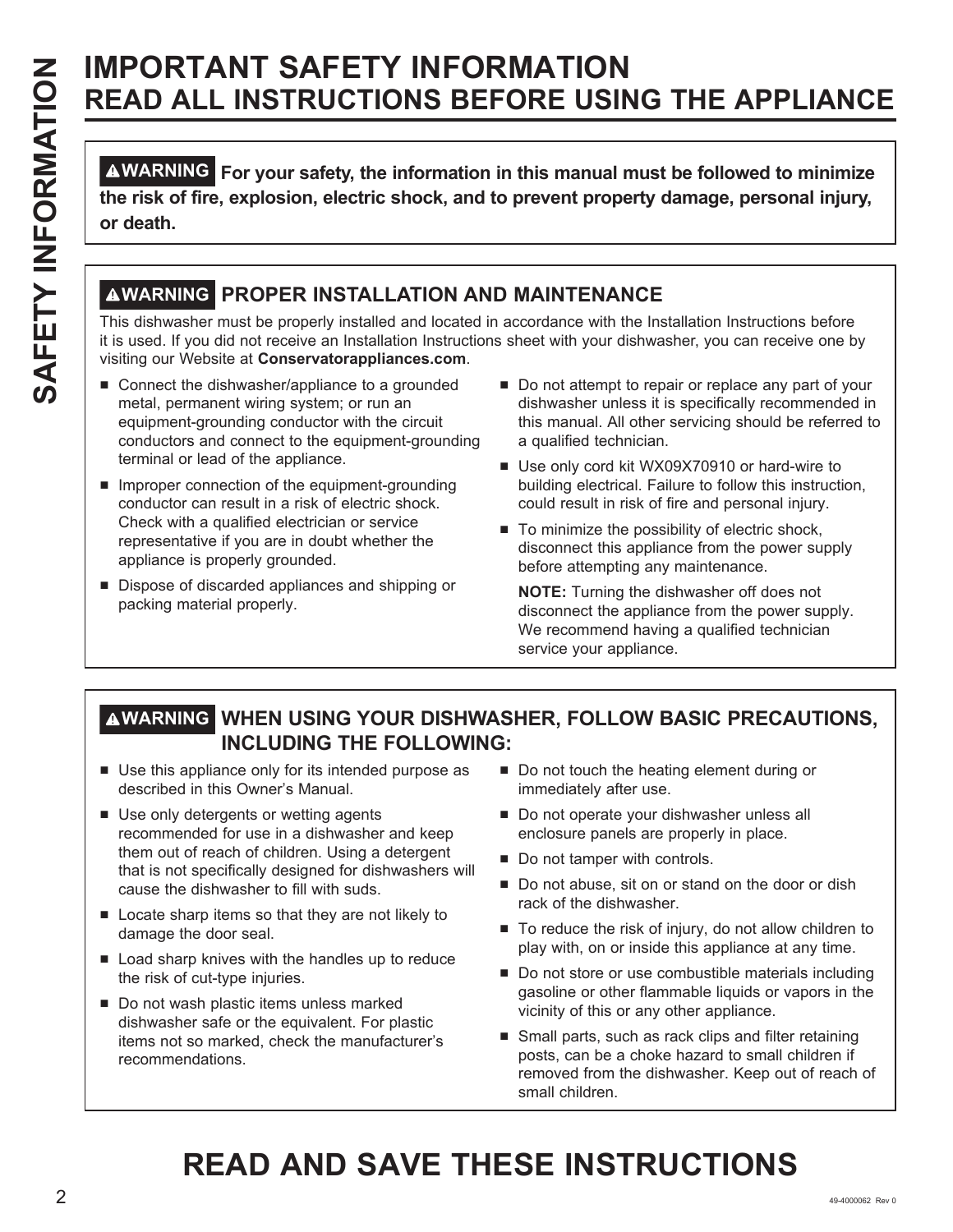# **IMPORTANT SAFETY INFORMATION READ ALL INSTRUCTIONS BEFORE USING THE APPLIANCE**

## **WARNING WATER HEATER SAFETY**

Under certain conditions, hydrogen gas may be produced in a water heater that has not been used for two or more weeks. **HYDROGEN GAS IS EXPLOSIVE.**

If the hot water has not been used for two or more weeks, prevent the possibility of damage or injury by turning on all hot water faucets and allowing them to run for several minutes. Do this before using any electrical appliance connected to the hot water system. This simple procedure will allow any built-up hydrogen gas to escape. Since the gas is flammable, do not smoke, use an open flame, or use the appliance during this process. not been used for two or more weeks.<br>
lility of damage or injury by turning<br>
before using any electrical<br>
v any built-up hydrogen gas to<br>
e the appliance during this process.<br>
a few days".<br>
a few days".<br>
(b) help<br>
nrce.<br>
D re using any electrical<br>
y built-up hydrogen gas<br>
appliance during this<br>
w days". AFT **Y INFO** drogen gas to  $\frac{$ <br> $\frac{1}{2}$ <br> $\frac{1}{2}$ <br> $\frac{1}{2}$ <br> $\frac{1}{2}$ France the appliance during this proce<br> **Example 18 and 18 are during the space**<br>
a few days".<br>
a few days".<br>
a few days".<br>
Obor<br>
compartment latch<br>
a latch<br>
a latch<br>
a latch<br>
a latch<br>
a latch<br>
a latch<br>
a latch<br>
a latch

## **WARNING RISK OF CHILD ENTRAPMENT**

## **PROPER DISPOSAL OF THE DISHWASHER**

Junked or abandoned dishwashers are dangerous…even if they will sit for "just a few days". If you are getting rid of your dishwasher, please follow the instructions below to help prevent accidents.

- Do not allow children to play with, on, or inside this or any discarded appliance.
- $\blacksquare$  Do not allow children to play with, on, or inside this or any discarded appliance.<br> $\blacksquare$  Do not discard a dishwasher without first removing the door of the washing compartment or remove the latch by removing the two screws from the door latch keeper (as shown). the washing condition the keeper (and the separation of the separation of the separation of the separation of the separation of the separation of the separation of the separation of the separation of the separation of the

## **TO PREVENT MINOR INJURY AND PROPERTY DAMAGE CAUTION**

- $\blacksquare$  During or after wash cycle, contents may be hot to the touch. Use care before handling.
- Close supervision is necessary if this appliance is used by or near children. Do not allow children to play around the dishwasher when closing the door, closing the upper rack, or while vertically adjusting the upper rack due to the possibility of small fingers being pinched. ■ Do not discard a disthwasher without first removing the door of the washing compartment latch<br>or remove the latch by removing the two screws from the door latch keeper (as shown). We<br>eper<br> **ACAUTION TO PREVENT MINOR IN** ally be hot to<br>
g.<br>
is appliance is<br>
low children to<br>
closing the door,<br>
tically adjusting<br>
y of small fingers<br>
low of small fingers<br>
local light-we<br>
y of small fingers Sher without first removing the door of the washing component and the door latch keeper (a<br>
EVENT MINOR INJURY AND PROPERTY<br>
Le, contents may be hot to<br>  $\blacksquare$  Non-Dishware Items<br>
ore handling.<br>
Lessary if this appliance i
	- Non-Dishware Items: Do not wash items such as electronic air cleaner filters, furnace filters and electr paint brushes in your dishwasher. Damage to the dishwasher and discoloration or staining of the dishw dishwasher may result. dis

Door latch<br>keeper

■ Load light-weight, plastic items so they do not become dislodged and drop to the bottom of the dishwasher—they might come into contact with the heating element and be damaged.

## **ELECTRICAL REQUIREMENTS CAUTION CTRICAL REQ**

- This appliance must be supplied with 120V, 60 Hz, and connected to an individual, properly grounded branch circuit, protected by a 15 or 20 amp circuit breaker or time-delay fuse. being pinched.<br>
<br>
ACAUTION ELECTRICAL REQUI<br>
■ This appliance must be supplied with 120V<br>
and connected to an individual, properly granch circuit, protected by a 15 or 20 amp<br>
breaker or time-delay fuse.<br>
<br>
<br>
<br>
<br>
<br>
<br>
<br>
<br>
- $\blacksquare$  If the electric supply provided does not meet the above specifications, it is recommended that a licensed electrician install an approved outlet.
- Your dishwasher circuit should not be used for any other appliance while the dishwasher is in operation as the dishwasher requires the full capacity of the circuit.

## **ANOTICE**

- **If your dishwasher is connected to a wall switch,** ensure that the switch is on prior to use. **NOTICE**<br>If your dishwa<br>ensure that tl
- If you choose to turn the wall switch off between wash cycles, allow 5-10 seconds after turning the switch on before touching **Start** to allow the control to initialize.
- Use only powder, Finish<sup>®</sup> Quantum<sup>®</sup> Automatic **Dishwashing Detergent**, liquid detergents or rinse agents recommended for use in a dishwasher and keep them out of the reach of children. **Finish® Quantum® Automatic Dishwashing Detergent**, and **Finish® Jet-Dry® Rinse Aid** rinse agents have been approved for use in all GE Appliances dishwashers.

# **READ AND SAVE THESE INSTRUCTIONS**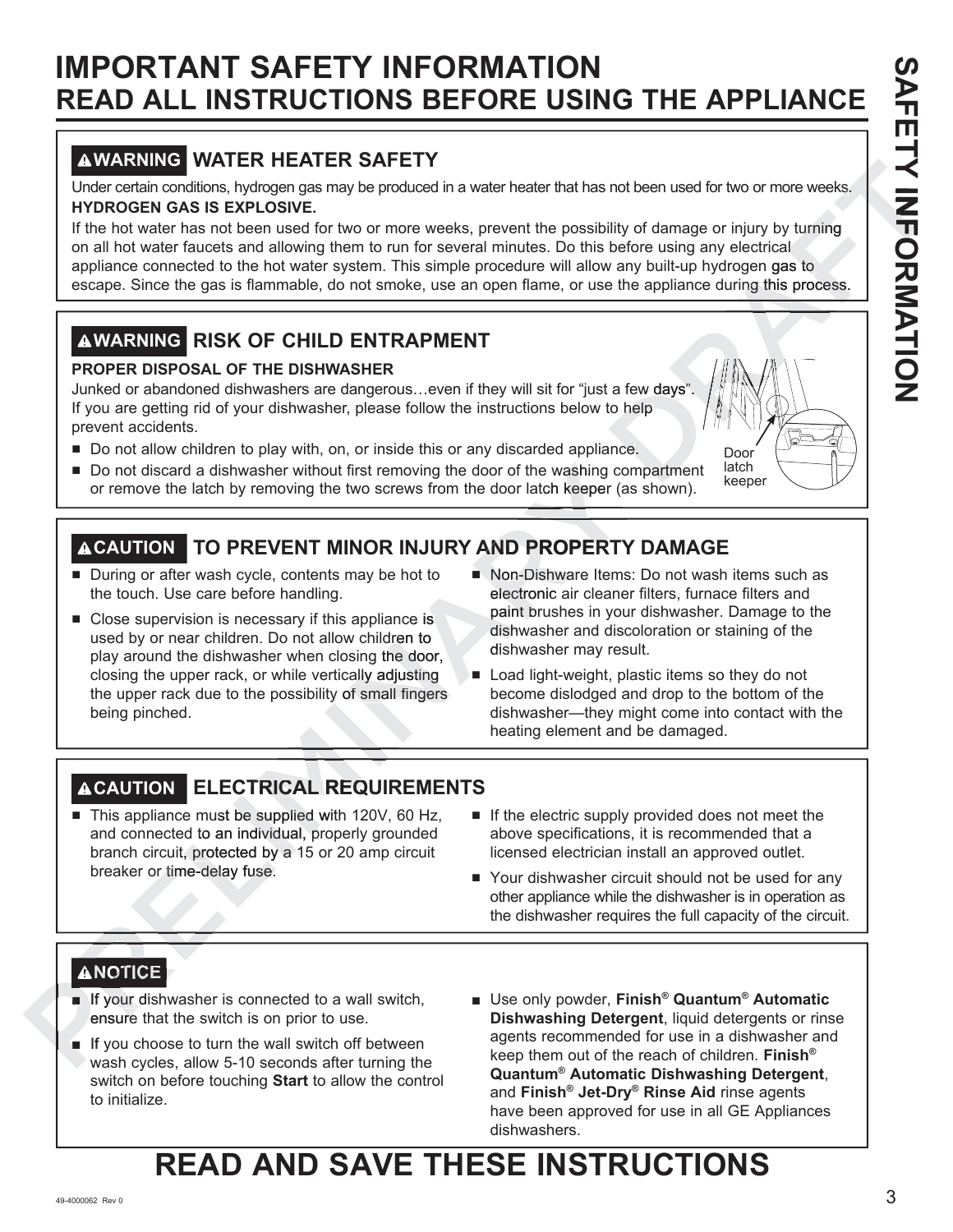# **INFORMACIÓN IMPORTANTE DE SEGURIDAD LEA TODAS LAS INSTRUCCIONES ANTES DE USAR**

**EVALUATION CONTENT DE SEGURIDAD CONTENT DE SEURIDAD DE SEURIDAD DE SEURIDAD DE SEURIDAD DE SEURIDAD DE SEURIDAD DE SEURIDAD DE SEURIDAD DE SEURIDAD DE SEURIDAD DE SEURIDAD DE SEURIDAD DE SEURIDAD DE SEURIDAD DE SEURIDAD D ADVERTENCIA Para su seguridad, siga las instrucciones de este manual a fin de minimizar riesgos de incendio, explosión, descargas eléctricas, y para evitar daños en su propiedad, lesiones personales o la muerte.**

## **ADVERTENCIA INSTALACIÓN Y MANTENIMIENTO ADECUADOS**

Esta lavadora se deberá instalar y ubicar de acuerdo con las Instrucciones de Instalación antes de ser usada. Si no recibió una ficha de Instrucciones de Instalación con su lavavajillas, podrá acceder a una visitando nuestro sitio web en **Conservatorappliances.com**.

- Conecte el lavavajillas/ electrodoméstico a un sistema de cableado de metal permanente con conexión a tierra o se debe tender un conducto para la conexión a tierra del equipo con los conductores del circuito y conectado al terminal de tierra del equipo o al conductor de suministro del electrodoméstico.
- Una conexión inapropiada del conductor de conexión a tierra del equipo puede provocar riesgos de descargas eléctricas. Consulte a un electricista calificado o personal del servicio técnico si tiene dudas de que el electrodoméstico se encuentre conectado a tierra apropiadamente.
- Deshágase de forma correcta de electrodomésticos y materiales de envío o embalajes descargados.
- No intente reparar o reemplazar ninguna parte de la cocina, a menos que se lo recomiende específicamente en este manual. Cualquier otra reparación deberá ser realizada por un técnico calificado.
- Use sólo el kit de cables WX09X70910 o cables duros para la conexión eléctrica. Si no se siguen estas instrucciones, se pueden producir riesgos de incendio y lesiones personales.
- A fin de minimizar la posibilidad de descargas eléctricas, desconecte este electrodoméstico del suministro de corriente antes de intentar cualquier mantenimiento.

 **NOTA:** Apagar el lavavajillas no desconecta el electrodoméstico del suministro de corriente. Le recomendamos que el servicio técnico de su electrodoméstico sea realizado por un técnico calificado.

## **ADVERTENCIA AL USAR SU LAVAVAJILLAS, SIGA LAS PRECAUCIONES BÁSICAS, INCLUYENDO LO SIGUIENTE:**

- Use este electrodoméstico sólo para su propósito original, como se describe en el Manual del Propietario.
- Use sólo detergentes o agentes humectantes recomendados para use con un lavavajillas y mantenga los mismos fuera del alcance de los niños. El uso de un detergente que no esté diseñado específicamente para lavavajillas hará que este último se llene de agua con jabón.
- Ubique artículos puntiagudos de modo que no haya posibilidades de daños sobre el sellador de la puertal.
- $\blacksquare$  Cargue los cuchillos puntiagudos con los mangos hacia arriba, a fin de reducir el riesgo de lesiones por cortes.
- No lave productos de plástico, a menos que contengan una marca de seguridad en lavavajillas o su equivalente. Cuando se trate de productos de plástico que no estén marcados de esta manera, consulte las recomendaciones del fabricante.
- No toque el elemento de calefacción durante o inmediatamente después del uso.
- No use su lavavajillas a menos que todos los paneles de cercamiento estén correctamente en sus lugares.
- No manipule indebidamente los controles.
- No abuse, no se siente, no se sostenga ni se pare sobre la puerta o la bandeja del plato del lavavajillas.
- A fin de reducir el riesgo de incendios, no permita que los niños jueguen con, sobre o dentro de este electrodoméstico en cualquier momento.
- No guarde ni use materiales combustibles, incluyendo gasolina u otros líquidos o vapores inflamables cerca de éste o de otros electrodomésticos.
- Las piezas pequeñas, tales como los sujetadores de estantes y los pivotes de retención de filtros, pueden generar riesgos de asfixia en niños pequeños si son retirados del lavavajillas. Mantenga los mismos fuera del alcance de los niños pequeños.

# **LEA Y GUARDE ESTAS INSTRUCCIONES**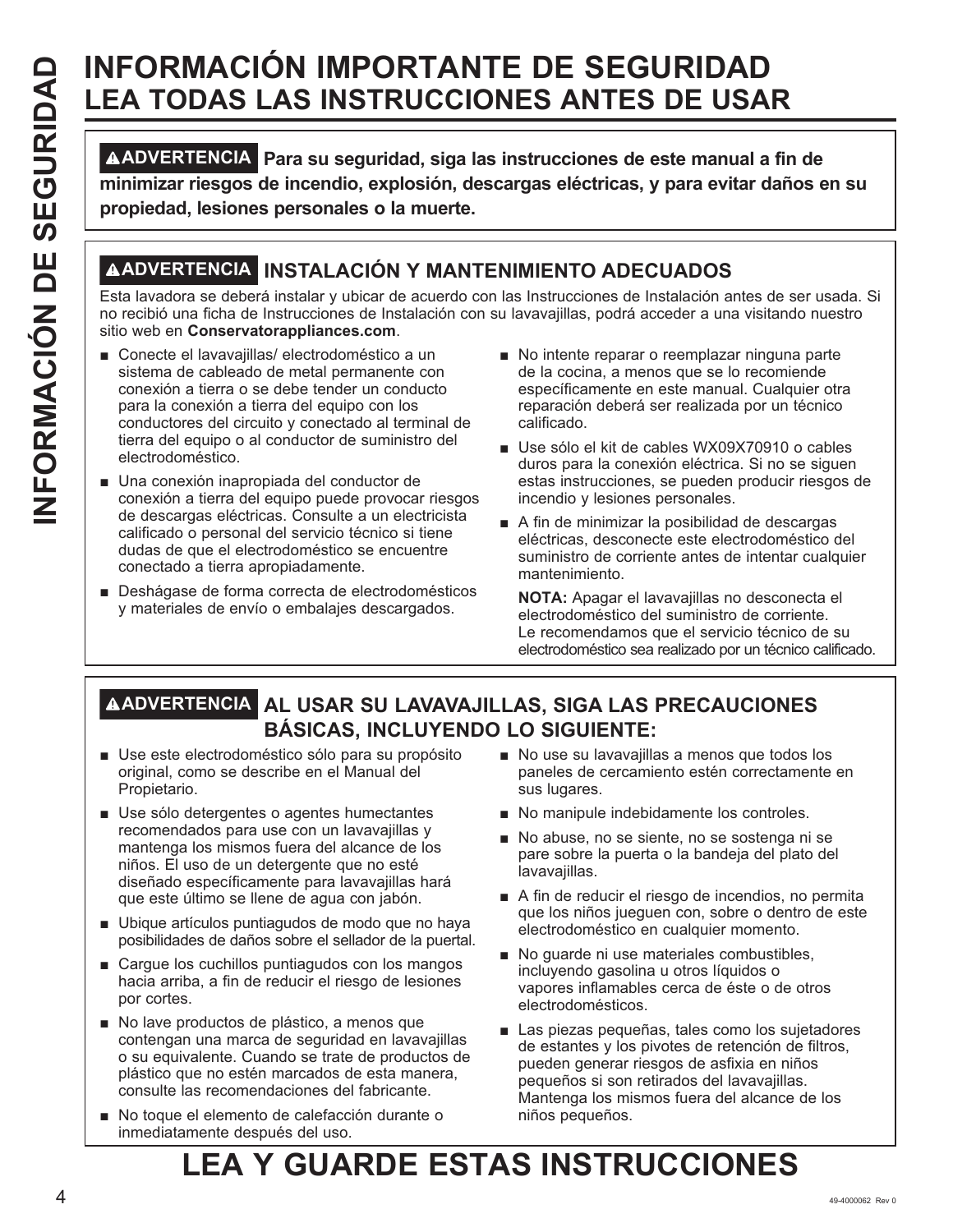# **INFORMACIÓN IMPORTANTE DE SEGURIDAD LEA TODAS LAS INSTRUCCIONES ANTES DE USAR**

## **ADVERTENCIA SEGURIDAD DEL CALENTADOR DE AGUA**

Bajo ciertas condiciones, se podrá producir gas de hidrógeno en un calentador de agua que no fue usado por dos semanas o más. **EL GAS DE HIDRÓGENO ES UN EXPLOSIVO.**

If the hot water has not been used for two or more weeks, prevent the possibility of damage or injury by turning on all hot water faucets and allowing them to run for several minutes. Do this before using any electrical appliance connected to the hot water system. This simple procedure will allow any built-up hydrogen gas to escape. Since the gas is flammable, do not smoke, use an open flame, or use the appliance during this process. A<br>
que no fue usado por dos<br>
of damage or injury by turning<br>
re using any electrical<br>
v built-up hydrogen gas to<br>
appliance during this process.<br>
<br>
UDO<br>
ven por<br>
ciones a

## **ADVERTENCIA RIESGO DE QUE UN NIÑO QUEDE ATRAPADO**

## **FORMA ADECUADA DE DESCARTAR EL LAVAVAJILLAS**

Los lavavajillas tirados o abandonados son peligrosos…incluso aunque se conserven por "sólo unos pocos días". Si se deshará de su lavavajilla, siga las siguientes instrucciones a fin de evitar accidentes.

No permita que los niños jueguen con, en, o dentro de éste o cualquier electrodoméstico que haya descartado.



 $\blacksquare$  No se deshaga de un lavavajillas sin primero retirar la puerta del compartimiento de lavado o quitar el pestillo, retirando los dos tornillos de la traba del pestillo de la puerta (como se muestra).

# **PRECAUCIÓN A FIN DE EVITAR LESIONES MENORES Y DAÑOS SOBRE LA PROPIEDAD** el compartimier<br>del pestillo de<br>**MENORES**

- Durante o después del ciclo de lavado, es posible que los contenidos estén calientes al tacto. Tenga cuidado antes de tomar los mismos.
- Se deberá estar especialmente atento si el electrodoméstico es usado por niños o se encuentra cerca de los mismos. No permita que los niños jueguen alrededor del lavavajillas cerrar la puerta, cerrar la bandeja superior, o mientras verticalmente ajustando la rejilla superior debido a la posibilidad de que sus dedos pequeños sean presionados. **EXAMPLE Se designa de un lavavajar se un lavava en la se de la compartimienta de la comparte de la comparte de la comparactiva de la comparactiva de la comparactiva de la comparactiva de la comparactiva de la comparacti** las cerrar la puer<br>entras verticalme<br>ido a la posibilida de lavado, es posible **and an presional de lavado** en la en su lavava de la en su lavava descoloración en su lavava descoloración en su lavava descoloración en su lavava descoloración en su lavava descoloración en la en su vavajillas sin primero retirar la puerta del compartimien<br> **FIN DE EVITAR LESIONES MENORES**<br> **FIN DE EVITAR LESIONES MENORES**<br> **COPIEDAD**<br>
a Productos que no se anticulos tales como existence al dato. Tenga anticulos tales
	- Productos que no sean utensilios: no lave artículos tales como filtros electrónicos de limpieza con aire, filtros de horno y brochas de pintura en su lavavajillas. Se podrán producir daños, descoloración o manchas sobre el lavavajillas. de
	- Cargue artículos de plástico livianos, de modo que no sean desplazados ni caigan al fondo del lavavajillas – es posible que entren en contacto con el calentador y sean dañados.

## **PRECAUCIÓN REQUISITOS ELÉCTRICOS**

- Este electrodoméstico deberá ser provisto con 120V, 60 Hz, y estar conectado a un circuito individual correctamente conectado a tierra, protegido por un disyuntor o fusible de retardo de 15 o 20 amp. 0 Cerrar la bandeja superior, o mientras vertica<br>
ajustando la rejilla superior debido a la posit<br>
que sus dedos pequeños sean presionados<br>
<br>
Este electrodoméstico deberá ser provisto<br>
120V, 60 Hz, y estar conectado a tierr
	- Si el suministro de corriente provisto no cumple con

las especificaciones anteriores, se recomienda que un electricista matriculado instale un tomacorriente aprobado.

Su circuito del lavavajillas no debería ser usado para ningún otro electrodoméstico mientras el lavavajillas está funcionando, ya que éste requiere toda la capacidad del circuito.

## **AVISO**

- Si el lavavajillas está conectado a un tomacorriente de pared, asegúrese de que el interruptor esté encendido antes del uso. encen Protegido por un dis<br>
15 o 20 amp.<br>
■ Si el suministro de o<br>
<br>
A AVISO<br>
■ Si el lavavajillas esta<br>
de pared, asegúrese<br>
encendido antes de<br>
■ Si decide apagar el<br>
avado, espere entre
	- Si decide apagar el interruptor entre ciclos de lavado, espere entre 5 y 10 segundos luego de encender el interruptor antes de presionar **Start** (Iniciar) para permitir que el control se inicie.
- Use sólo polvo, Finish<sup>®</sup> Quantum<sup>®</sup> Automatic **Dishwashing Detergent**, detergentes líquidos o agentes de enjuague recomendados para uso con un lavavajillas y mantenga los mismos fuera del alcance de los niños. El Detergente para Lavavajillas Automáticos **Finish® Quantum® Automatic Dishwashing Detergent**, y los agentes de enjuagues **Finish® Jet-Dry® Rinse Aid** fueron aprobados para su uso en todos los lavavajillas de GE Appliances.

# **LEA Y GUARDE ESTAS INSTRUCCIONES**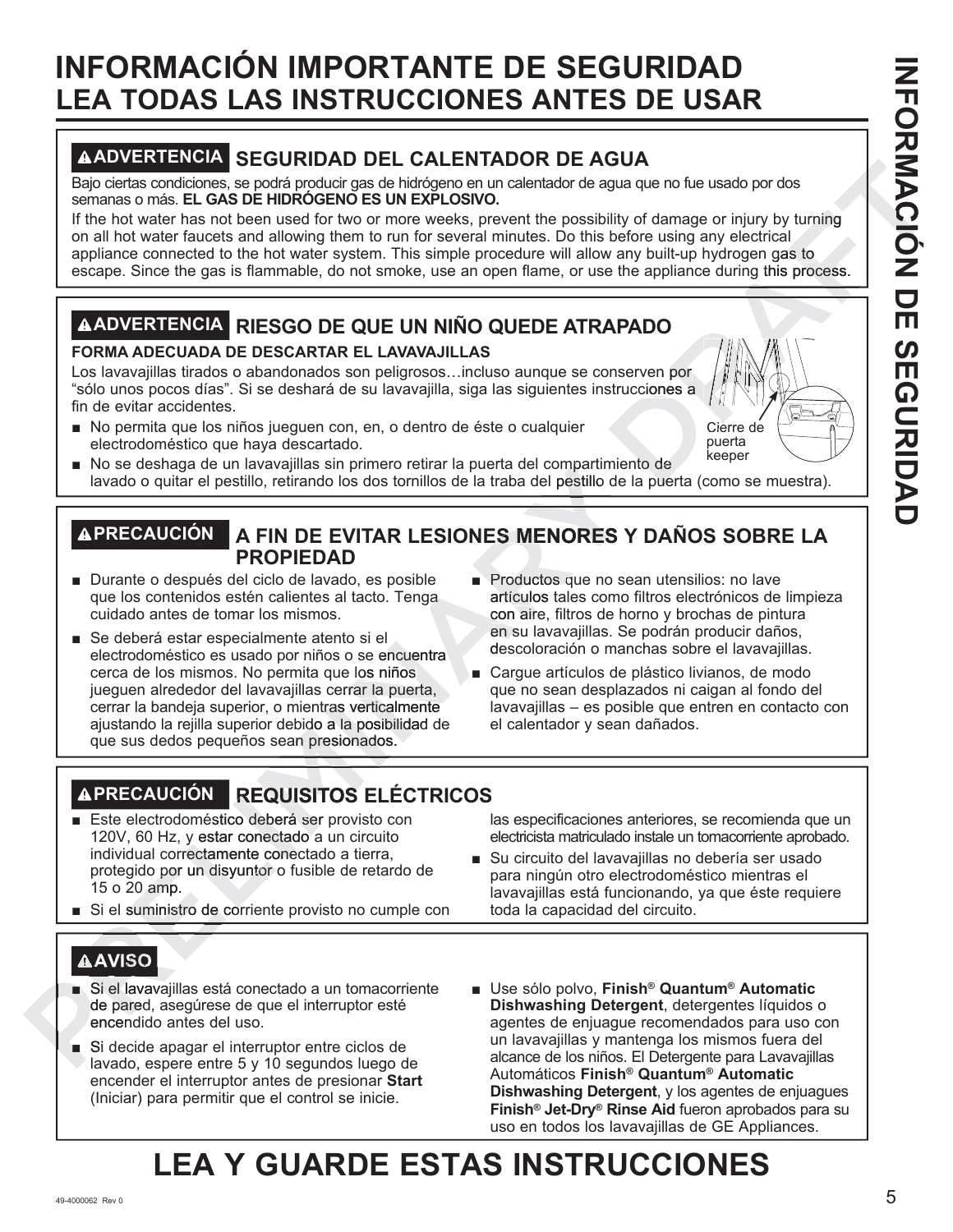

## **Load Dishwasher**

For best dishwashing results, follow the loading guidelines found in the **Loading** section. No pre-rinsing of normal food soil is required. Scrape off hard soils, including bones, toothpicks, skins, and seeds. Remove leafy vegetables, meat trimmings, and excessive amounts of grease or oil.

## **Add Detergent** 2

Add needed amount of detergent to the detergent dispenser. Use detergent such as **Finish® Quantum® Automatic Dishwashing Detergent**. See **Dispensers** section.

### **Add Rinse Agent** 3

Add rinse agent such as **Finish® Jet-Dry® Rinse Aid** to the rinse agent dispenser. See **Dispensers** section.

## **Select Cycle**

**NOTE:** Actual cycle times vary based on soil level, water temperature, and options selected.

| <b>HEAVY WASH</b><br>(on some models)   | For heavily soiled dishes or cookware with dried-on or baked-on soils. Everyday dishes<br>may be included. This cycle will not remove burned-on foods.                |
|-----------------------------------------|-----------------------------------------------------------------------------------------------------------------------------------------------------------------------|
| <b>NORMAL WASH</b>                      | This cycle is meant for daily, regular, or typical use to completely wash a full load of<br>normally soiled dishes and is designed to conserve both water and energy. |
| <b>WATER SAVER</b><br>(on some models)  | For dishes with light soils.                                                                                                                                          |
| <b>RINSE ONLY</b>                       | For rinsing partial loads that will be washed later. Do not use detergent.                                                                                            |
| <b>PLATE WARMER</b><br>(on some models) | For warming clean dishes and serving plates. This cycle will take approximately 30<br>minutes.                                                                        |
| <b>HOT START</b><br>(on some models)    | Preheats wash water to the correct temperature.                                                                                                                       |

## **Cycle Chart**

| <b>Models</b>       | <b>Cycle</b>       | <b>Water Usage (gallons)</b> | <b>Cycle Time (minimum)</b> |
|---------------------|--------------------|------------------------------|-----------------------------|
| <b>Timer Models</b> | Hot Start Option*  | 2.5                          | 10                          |
|                     | Heavy Wash         | $4.9 - 7.0$                  | 120                         |
|                     | Normal Wash        | $3.5 - 5.0$                  | 106                         |
|                     | <b>Water Saver</b> | $3.9 - 5.5$                  | 114                         |
|                     | <b>Rinse Only</b>  | 22                           | 58                          |
|                     | Plate Warmer       | 0.0                          | 45                          |

\***Hot Start Option** adds water amount and cycle time shown when selected. **NOTE:** Not all models have every cycle listed.

### **Select Options** 5

**NOTE:** Actual cycle times vary based on soil level, water temperature, and options selected.

| <b>HEATED DRY</b> | Shuts off the drying heat option. Dishes air dry naturally and energy is saved. Open the      |
|-------------------|-----------------------------------------------------------------------------------------------|
| <b>OFF</b>        | dishwasher door to speed drying.                                                              |
| <b>HEATED DRY</b> | Turns the heater on for fast drying. This cycle will extend the time to your wash cycle by 30 |
| ON                | minutes. DO NOT use with RINSE ONLY cycle.                                                    |

1

4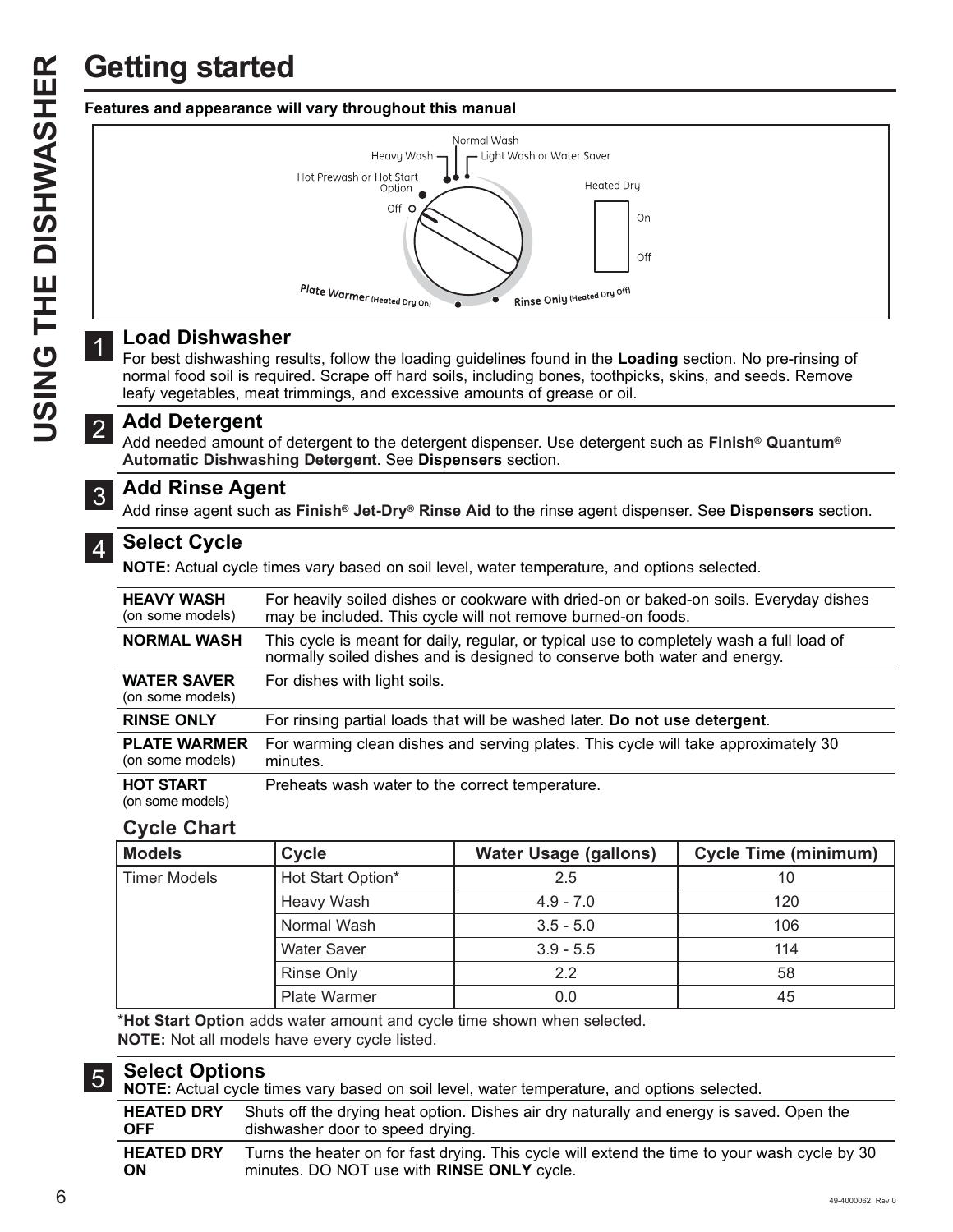# **Starting the dishwasher**

| <b>Rinse Only</b><br>For rinsing partial loads that will be washed later. Do not use detergent.                                                                                                                                         |                                                                                                                                         |                                                                                       | ັ<br>ຈ                  |
|-----------------------------------------------------------------------------------------------------------------------------------------------------------------------------------------------------------------------------------------|-----------------------------------------------------------------------------------------------------------------------------------------|---------------------------------------------------------------------------------------|-------------------------|
| l1l<br>Make sure HEATED DRY is not selected.                                                                                                                                                                                            | 3 Slowly turn the dial to RINSE ONLY.                                                                                                   | Start Delay<br>Off c<br>ght Wash                                                      |                         |
| 2 <br>Be sure the door is unlatched.                                                                                                                                                                                                    | $ 4 $ Latch the door to start the cycle.                                                                                                | Plate Warme<br><b>Rinse Onlu</b><br><b>IHented Onu</b>                                | $\overline{\mathbf{u}}$ |
| <b>Plate Warmer</b><br>For warming clean dishes and serving plates. This cycle will take approximately 39 minutes.<br>Load clean dishware to be warmed.<br>l1 I<br> 2 <br>Select HEATED DRY ON.<br>$ 3 $ Be sure the door is unlatched. | Slowly turn the dial to PLATE WARMER.<br>14 I<br> 5 <br>Latch the door to start the cycle.                                              | Start Dela<br>ght Wash<br><b>Plate Warmer</b><br>(Heated Dry Onl<br><b>Rinse Only</b> | <b>ISHWASHER/ACC</b>    |
| <b>Hot Start</b><br>Preheats wash water.<br>1 <sup>1</sup><br>Select the HOT START cycle and any<br>other option on the push button pad.<br> 2 <br>Be sure the door is unlatched.                                                       | Slowly turn the dial to HOT START.<br> 3 <br>Latch the door to start the cycle.<br>14 I                                                 | ight Was<br>Plate Warmer<br>Rinse Only                                                | Ш<br><b>SSORIE</b>      |
| <b>Water Saver</b><br>$ 1 $ Be sure the door is unlatched.<br>2 Slowly turn the Dial to WATER SAVER.                                                                                                                                    | For quickly washing loads of everyday dishes with light to medium soils that have not dried on.<br>3 Latch the door to start the cycle. | Start Dela<br>$Off$ $c$<br><b>Plate Warm</b><br>Heated Dry C<br>Rinse Onli            | <u>(၇</u>               |
| <b>Accessories</b>                                                                                                                                                                                                                      |                                                                                                                                         |                                                                                       |                         |
| <b>Looking For Something More?</b><br>GE Appliances offers a variety of accessories to<br>improvo vojir mojntononog ovnorjanogal                                                                                                        |                                                                                                                                         |                                                                                       |                         |

## **Looking For Something More?**

# GE Appliances offers a variety of accessories to **improve your maintenance experiences! ries**<br>Something I<br>Fers a variety of

Refer to the **Consumer Support** page for phone **Consumer** numbers and website information.

The following product and more are available:

## **Accessory Accesso**

**Non-wood countertop bracket kit-This is for** installations which have non-wood countertops and includes side-mounting brackets and instructions for securing the dishawasher: **Accessories**<br>
Looking For Something M<br>
GE Appliances offers a variety of<br>
improve your maintenance experience<br>
Refer to the Consumer Support pa<br>
numbers and website information.<br>
The following product and more are<br> **Acces** 

## $\blacksquare$  **GPF65**

**Consult your GE Appliance dealer to get the correct kit for your model.**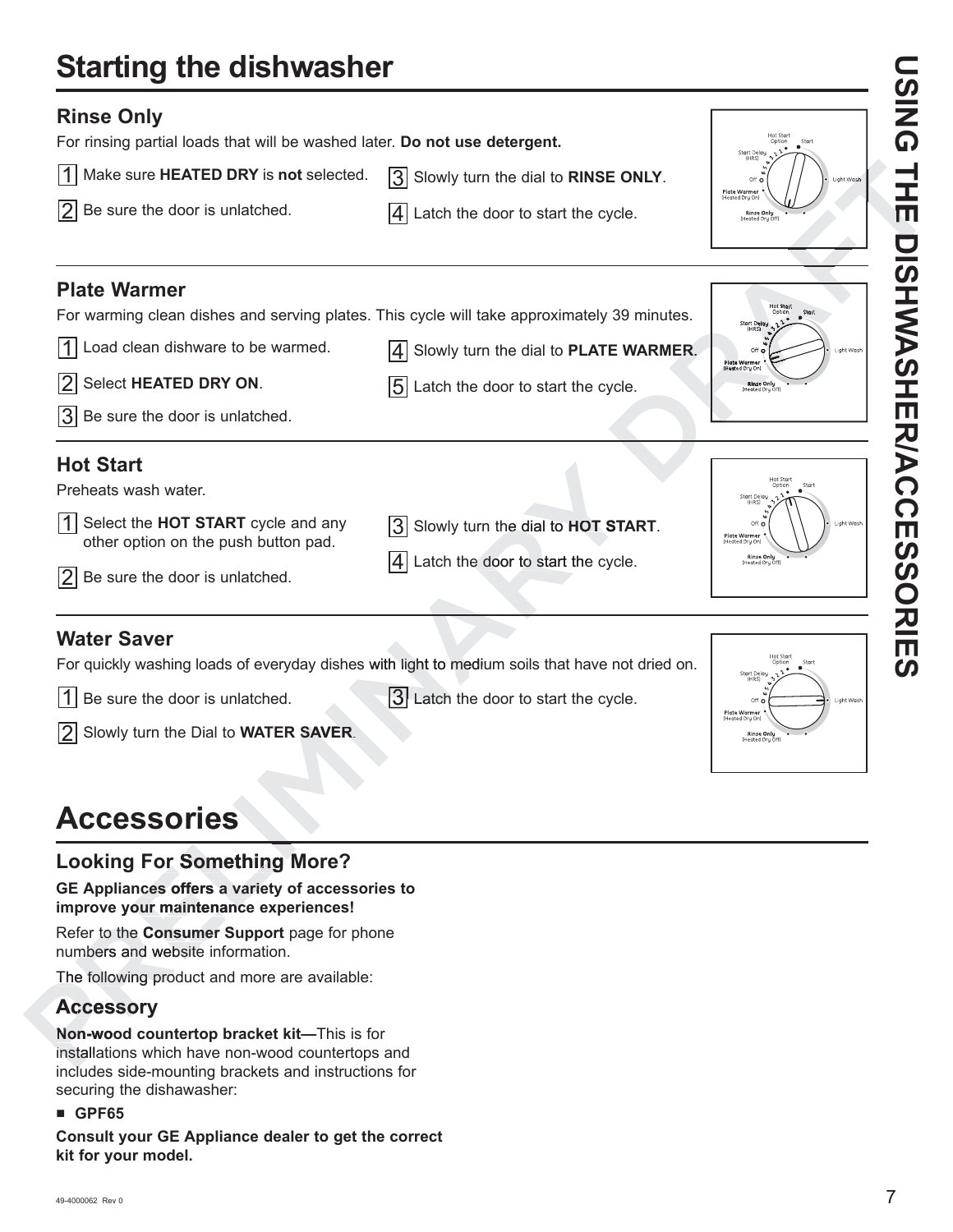# **Dispensers**

**USPENSETS**<br>
Check the Water Temperature<br>
The entering water should be at least 120°F<br>
not more than 150°F (66°C) for effective cle<br>
candy or meat thermometer.<br>
Use a Rinse Agent<br>
Rinse agents, such as Finish® Jet-Dry® F<br> The entering water should be at least 120°F (49°C) and not more than 150°F (66°C) for effective cleaning and to prevent dish damage. Check the water temperature with a candy or meat thermometer.

Turn on the hot water faucet nearest the dishwasher, place the thermometer in a glass and let the water run continuously into the glass until the temperature stops rising.

Adjust the maximum/minimum temperature of the water heater if necessary to deliver water at the proper temperature.

## **Use a Rinse Agent**

Rinse agents, such as **Finish® Jet-Dry® Rinse Aid** are designed for great drying action and to protect against spots and film build-up on your dishes, glasses, flatware, cookware, and plastic.

## **Filling the Rinse Agent Dispenser**

Fill the rinse agent dispenser until it reaches the bottom of lip inside the opening. Replace cap.

To check if rinse agent is needed, remove the cap and look into the dispenser.

A full dispenser should last about one month.

If the rinse agent spills, wipe up the excess.

## **Detergent Dispenser**

Use only detergent specifically made for use in dishwashers. **Finish® Quantum® Automatic Dishwashing Detergents** have been approved for use in all GE Appliances dishwashers. Keep your detergent fresh and dry. Don't put powder detergent into the dispenser until you're ready to wash dishes.

The amount of detergent to use depends on whether your water is **hard** or **soft**. With hard water, you need extra detergent. With soft water, you need less detergent.

Protect your dishes and dishwasher by contacting your water department and asking how hard your water is. Twelve or more grains is extremely hard water. A water softener is recommended. Without it, lime can build up in the water valve, which could stick while open and cause flooding.

You'll find two detergent dispensers on the inside door of your dishwasher. All wash cycles require detergent in the main cup. When using automatic dishwashing detergent tabs, such as **Finish® Quantum® Powerball®**, simply place one tab in the main cup and close.

Be sure the dial is **OFF** before adding detergent. Otherwise, the detergent cup will not close and latch properly. Add detergent then close the main cup.



**NOTE:** To open detergent cup after it has been closed, simply turn the detergent cup handle counterclockwise until it releases. A snapping sound may be heard.

Use the table as a starting point and then adjust the amount of detergent you use. Use just enough to get good wash performance. Using just the right amount of detergent will provide great wash performance without wasting detergent or etching glassware.

| <b>Number of</b><br>Grains/Gal. | Detergent Cup(s) to Fill                |
|---------------------------------|-----------------------------------------|
| Less than 4                     | Fill cup to 1/3 full                    |
| 4 to 8                          | Fill cup to 2/3 full                    |
| 8 to 12                         | Fill cup completely full                |
| Greater than 12                 | Fill both main wash cup and<br>open cup |

Using too much detergent with very soft and/or very hot water may cause a condition called etching on your glassware. Etching is a permanent cloudiness in your glassware. This condition is irreversible. However, using too little detergent will cause poor wash performance.

## **DO NOT USE HAND DISH DETERGENT**



**NOTE:** Using a detergent that is not specifically designed for dishwashers will cause the dishwasher to fill with suds. During operation, these suds will spill out of the dishwasher vents, covering the kitchen floor and making the floor wet.

Because so many detergent containers look alike, store the dishwasher detergent in a separate space from all other cleaners. Show anyone who may use the dishwasher the correct detergent and where it is stored.

While there will be no lasting damage to the dishwasher, your dishes will not get clean using a dishwashing detergent that is not formulated for automatic dishwashers.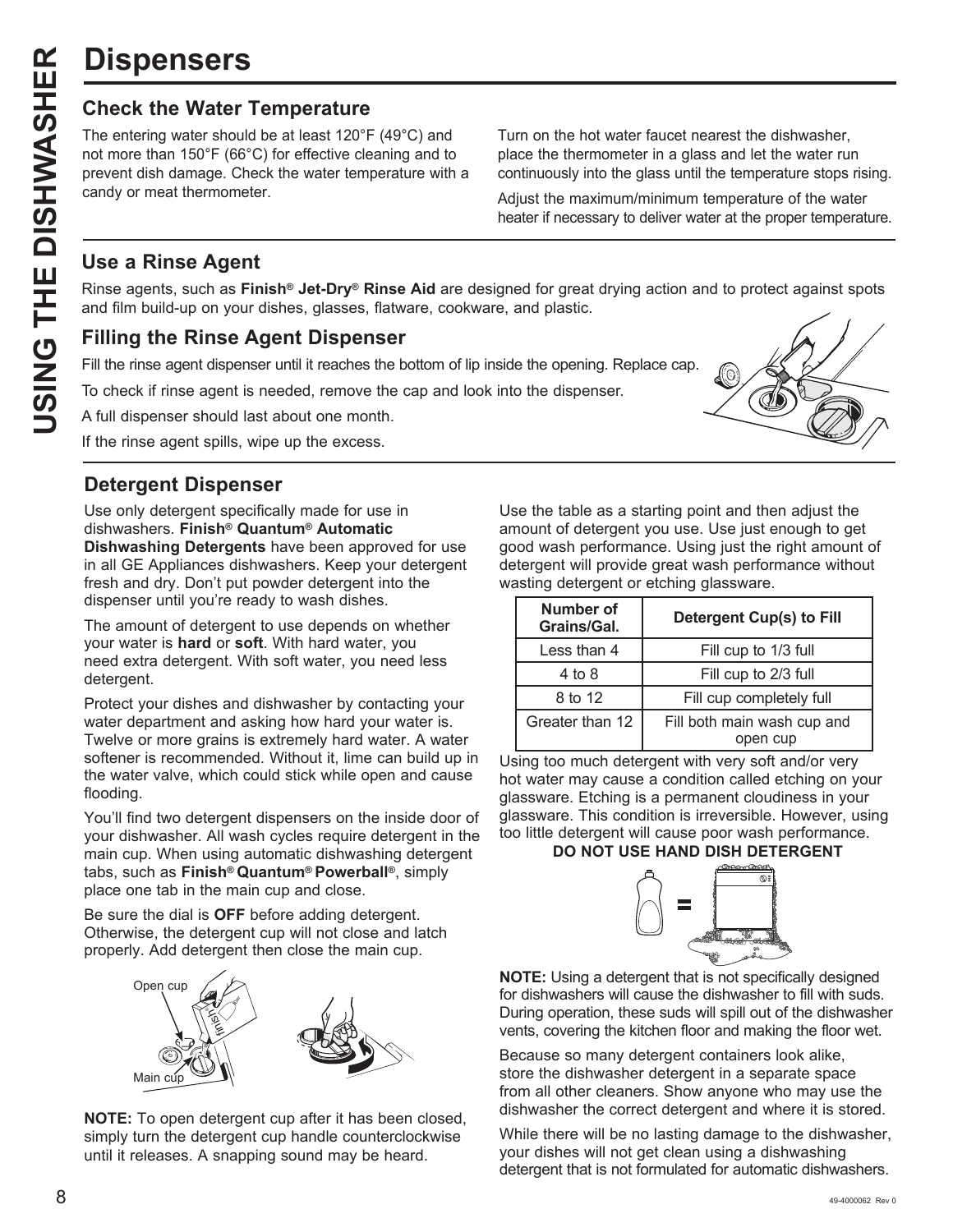# **Loading**

For best dishwashing results, follow these loading guidelines. Features and appearance of racks and silverware baskets may vary from your model.

## **Upper Rack**

The upper rack is for glasses, cups and saucers. Cups and glasses fit best along the sides. This is also a secure place for dishwasher-safe plastics. The upper rack is good for all kinds of odd-shaped utensils. Saucepans, mixing bowls and other items should be placed face down. **Secure larger dishwasher-safe plastics over two fingers when possible.**

**Make sure small plastic items are secure so they can't fall onto the heating element.**



## **Lower Rack**

The lower rack is best used for plates, saucers and cookware. Large items such as broiler pans and racks should go along the sides. Load platters, pots and bowls along the sides, in corners or in the back. The soiled side of items should face the center of the rack. The reaction of the distinct of the studient of the studient of the studient of the studient of the studient of the studients of the studients of the studients of the studients of the studients of the studients of the stud

**When loading the lower rack, do not load large platters or trays in the**  front right corner. They may prevent **detergent from circulating during the wash cycle.**



## **Wash Tower**

**Keep the center area clear in the lower rack.**



The wash tower rises through the center of the lower rack during the wash and rinse portions of the cycle. the center of<br>the center of<br>sh and rinse

## **Don't block the wash tower or load tall k tower e things next to it. t**

Be sure items don't fall through rack and block rotation of the spray arm.

Also, be careful not to let a portion of an item such as a pot or dish handle extend through the bottom rack. This could block the wash arm and cause poor washing results. result

Don't block the upper rack wash tower. D





**Do not cover upper rack tower (not present on all models)**

## **Silverware Basket**

Put flatware in the removable basket with fork and knife handles up to protect your hands. Place spoons in the basket with handles down. Mix knives, forks h and spoons so they don't nest together. Distribute evenly. Small plastic items, such as measuring spoons and lids from small containers, should go in the bottom of the silverware basket with silverware on top **bottom of silverware basket**<br> **bottom of the signal models)**<br> **bottom of silverware means and models**<br> **bottom of silverware of the silverware basket**<br>
Put flatware in the removable basket<br>
With fork and knife handles up

**Don't let any item extend through to ensure proper function of spray arm.**

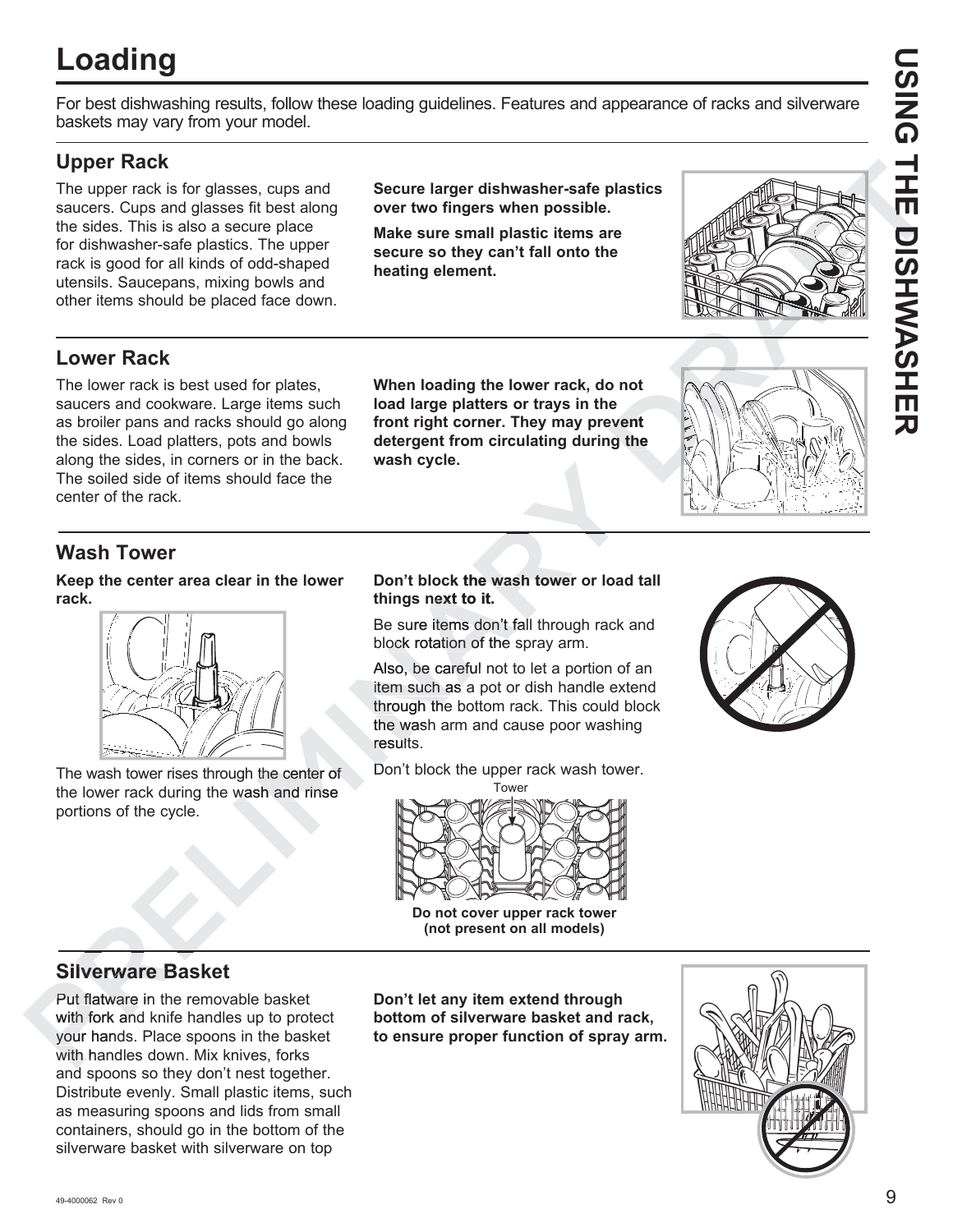For best dishwashing results, follow these loading guidelines. Features and appearance of racks and silverware baskets may vary from your model.



**Upper Rack—8 place settings Undersink Models**



**Lower Rack—8 place settings Undersink Models**









**Upper Rack—12 place settings Upper Rack—12 place settings Lower Rack—12 place settings**



A forgotten dish can be added any time before the main wash.



- 1 Push the door latch to the left.
- $|2|$  Once the water calms, open the door. Steam may rise out of the dishwasher.
- 3 Add forgotten dish.

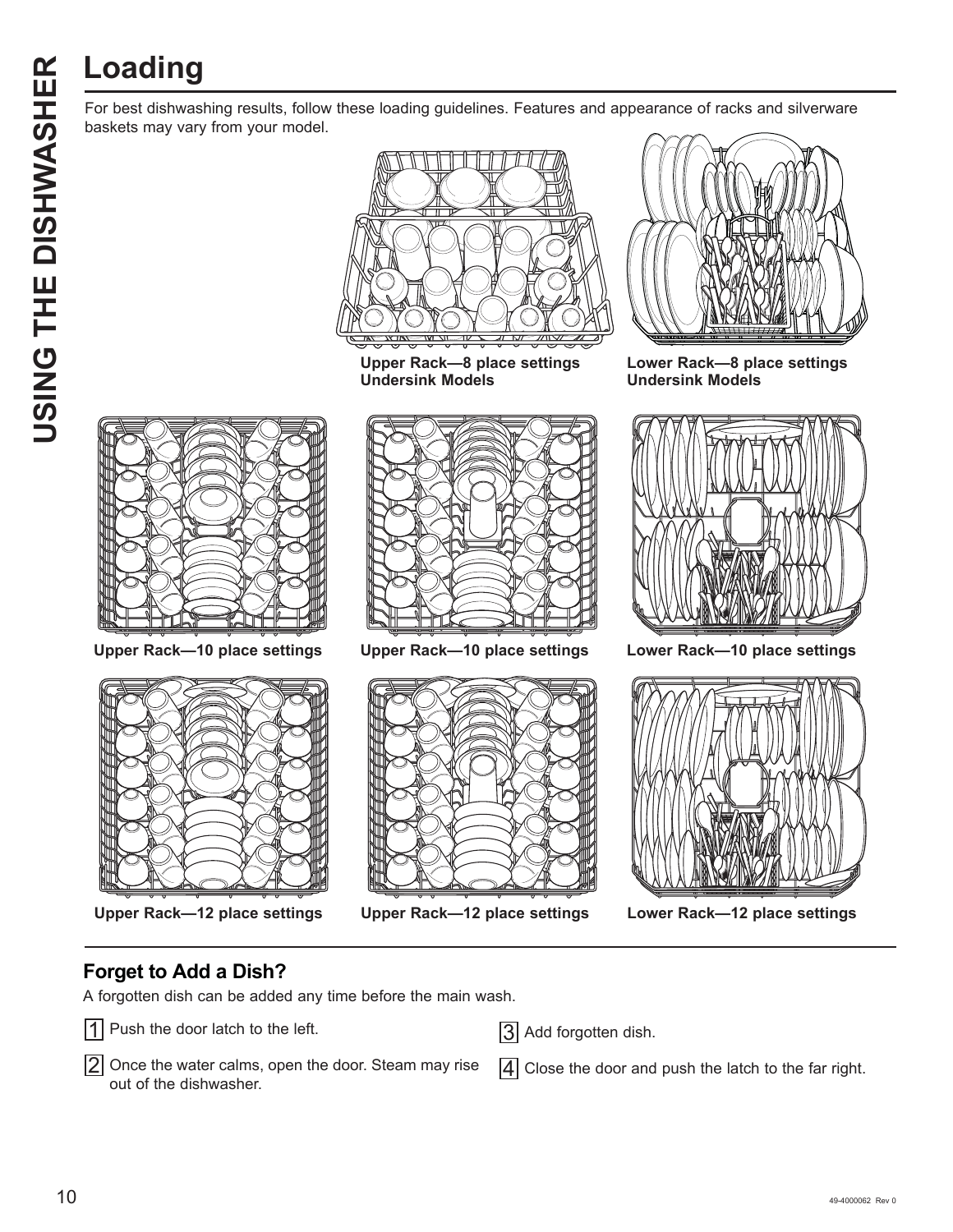# **Care and cleaning**

## **Control Panel**

To clean the control panel, use a lightly dampened cloth. Then dry thoroughly.

## **Exterior Door Panel**

Use a clean, soft, lightly dampened cloth, then dry thoroughly.

Do not use scouring pads or powered cleaners because these products can scratch the finish.

## **Stainless Steel Door Panel**

For cleaning rust and tarnish, cleaners with oxalic acid such as Bar Keepers Friend Soft Cleanser™ will remove rust, tarnish and small blemishes. Use only a liquid cleanser free of grit and rub in the direction of the brush lines with a damp soft sponge. Do not use appliance wax or polish on the stainless steel.

For other blemishes and marks, use Stainless Steel Magic or a similar product using a clean soft cloth. Do not use appliance wax, polish, bleach or products containing chlorine on Stainless Steel. You can order Stainless Steel Magic # WX10X29 through GE Appliances Parts by calling 877.959.8688. 95 **Previous Process**<br> **Previous Previous Previous Previous Previous Previous Previous Previous Previous All blemishes. Use only a liquid<br>
and rub in the direction of the brush<br>
oft sponge. Do not use appliance wax<br>
nless st** douct using a coolish, bleach of<br>polish, bleach of<br>polished Steel. You ca<br>0X29 through C<br>688. lish, bleach or prod

## **Dishwasher Interior**

To clean and de-odorize your dishwasher, use citric acid or **Finish® Dishwasher Cleaner**, a detergent additive. **Finish® Dishwasher Cleaner** will break up mineral deposits, and remove hard water film and stains.

## **Stainless Steel Inner Door and Tub**

The stainless steel used to make the dishwasher tub and inner door provides the highest reliability available in a GE Appliances dishwasher. Finish<br>store.<br>**d Tub**<br>washer tub and If the d<br>available in a or dent

You can order citric acid GE Appliances kit # WD35X151 through GE Appliances Parts by calling 877.959.8688 or visiting **GEApplianceparts.com**. You can purchase **Finish® Dishwasher Cleaner** at your local grocery **Finish ® Dishw** store. **Dishwasher Interior**<br>
To clean and de-odorize your dishwasher, use citic acid<br>
or Finish<sup>4</sup> Dishwasher Cleaner, a determind diffuse the properties call<br>
or Sithing 19 EA Appliances Risk by calling 87.59.8888<br>
Finish<sup>4</sup> D bu can order citric actrough GE Appliances<br>visiting **GEAppliances**<br>**nish® Dishwasher** ig o*r i*.sos.ooce<br>
and order citric acid<br>
GE Appliances<br>
GE Appliances

If the dishwasher tub or inner door should be scratched or dented during normal use, they will not rust or corrode. These surface blemishes will not affect their function or durability.

## **Protect Against Freezing zing**

If your dishwasher is left in an unheated place during the winter, ask a service technician to: **zing**<br>
an unheated place of<br>
a to: n an unheated pla

- 1 Turn off electrical power to the dishwasher. Remove fuses or trip circuit breaker.
- $\frac{1}{2}$  fuses or trip circuit breaker.<br> $\frac{1}{2}$  Turn off the water supply and disconnect the water inlet line from the water valve.
- 3 Drain water from the water inlet line and water valve.<br>
(Use a pan to catch the water.)<br> **Does Your Dishwasher Have an Air Gap?**<br>
An air gap protects your dishwasher<br>
against water backing up into it if a drain<br>
clogs. T (Use a pan to catch the water.)

## **Does Your Dishwasher Have an Air Gap? Yo**

An air gap protects your dishwasher against water backing up into it if a drain clogs. The air gap is not a part of the clogs dishwasher. It is not covered by your warranty. Not all plumbing codes require <sub>Ch</sub> air gaps, so you may not have one.

| 一概<br>$\leq$          |
|-----------------------|
| Check the air gap any |
| time your dishwasher  |
| isn't draining well.  |

Air gap

## **The air gap is easy to clean.**

Turn off the dishwasher and lift off the air gap cover.

 $\boxed{4}$  Reconnect the water inlet line to

5 Remove the plastic sump cover in the tub bottom and use a sponge to soak up water in the

the water valve.

rubber boot.

 $\boxed{2}$  Remove the plastic cap under the cover and clean with a toothpick.

 $\boxed{3}$  Replace the cap and cover when the air gap is clean.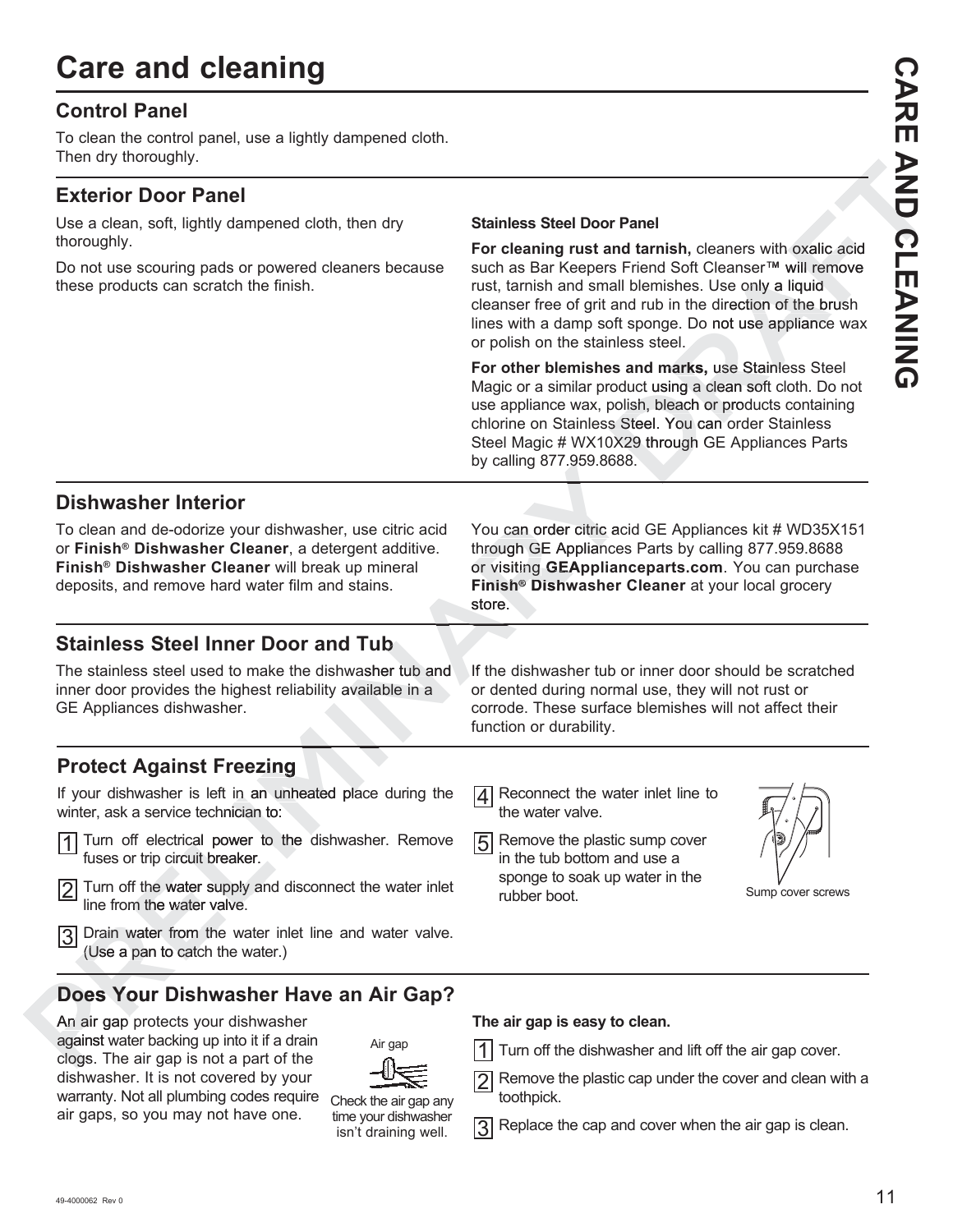| <b>Problem</b>                                             | <b>Possible Cause</b>                                                                       | <b>What To Do</b>                                                                                                                                                                                                                                                                                                                                                                                                                                                                                                                                                                                                                                                                                                                                                                                                                                                                                                                                                                                                                                                                                                                                         |
|------------------------------------------------------------|---------------------------------------------------------------------------------------------|-----------------------------------------------------------------------------------------------------------------------------------------------------------------------------------------------------------------------------------------------------------------------------------------------------------------------------------------------------------------------------------------------------------------------------------------------------------------------------------------------------------------------------------------------------------------------------------------------------------------------------------------------------------------------------------------------------------------------------------------------------------------------------------------------------------------------------------------------------------------------------------------------------------------------------------------------------------------------------------------------------------------------------------------------------------------------------------------------------------------------------------------------------------|
| <b>Dishes and flatware</b><br>not clean                    | Low inlet water temperature                                                                 | Raise the water heater temperature to 120°F.<br>Use HOT START or HEAVY WASH.                                                                                                                                                                                                                                                                                                                                                                                                                                                                                                                                                                                                                                                                                                                                                                                                                                                                                                                                                                                                                                                                              |
|                                                            | Poor performing detergent                                                                   | Use a highly rated detergent such as Finish <sup>®</sup> Quantum <sup>®</sup><br><b>Automatic Dishwashing Detergent.</b>                                                                                                                                                                                                                                                                                                                                                                                                                                                                                                                                                                                                                                                                                                                                                                                                                                                                                                                                                                                                                                  |
|                                                            | Old or damp powdered<br>detergent                                                           | See USING THE DISHWASHER section, refer to<br>Detergent Dispenser for detergent recommendations.                                                                                                                                                                                                                                                                                                                                                                                                                                                                                                                                                                                                                                                                                                                                                                                                                                                                                                                                                                                                                                                          |
|                                                            | Water pressure is<br>temporarily low                                                        | Turn on a faucet. Is water coming out more slowly than usual?<br>If so, wait until pressure is normal before using your dishwasher.<br>Normal water pressure to the dishwasher should be 20-120 psi.                                                                                                                                                                                                                                                                                                                                                                                                                                                                                                                                                                                                                                                                                                                                                                                                                                                                                                                                                      |
|                                                            | Air gap or disposer clogged                                                                 | Clean the air gap or flush the disposer.                                                                                                                                                                                                                                                                                                                                                                                                                                                                                                                                                                                                                                                                                                                                                                                                                                                                                                                                                                                                                                                                                                                  |
|                                                            | Improper rack loading                                                                       | Make sure large dishware does not block the detergent<br>dispenser or the wash arm. See the Loading section.                                                                                                                                                                                                                                                                                                                                                                                                                                                                                                                                                                                                                                                                                                                                                                                                                                                                                                                                                                                                                                              |
|                                                            | High drain loop or air gap<br>not installed                                                 | Refer to the Installation Instructions for proper drain line<br>installation.                                                                                                                                                                                                                                                                                                                                                                                                                                                                                                                                                                                                                                                                                                                                                                                                                                                                                                                                                                                                                                                                             |
| <b>Spots and filming</b><br>on glasses and<br>flatware     | <b>Extremely hard water</b>                                                                 | Use rinse agents such as Finish <sup>®</sup> Jet-Dry <sup>®</sup> Rinse Aid to<br>prevent spots and prevent new film build-up.<br>If water is extremely hard, a softener may be required.                                                                                                                                                                                                                                                                                                                                                                                                                                                                                                                                                                                                                                                                                                                                                                                                                                                                                                                                                                 |
|                                                            | Low inlet water temperature                                                                 | Make sure water temperature is at least 120°F (49°C).                                                                                                                                                                                                                                                                                                                                                                                                                                                                                                                                                                                                                                                                                                                                                                                                                                                                                                                                                                                                                                                                                                     |
|                                                            | Overloading or improper<br>loading of the dishwasher                                        | Load dishwasher as shown in the Loading section.                                                                                                                                                                                                                                                                                                                                                                                                                                                                                                                                                                                                                                                                                                                                                                                                                                                                                                                                                                                                                                                                                                          |
|                                                            | Old or damp powder<br>detergent                                                             | Make sure detergent is fresh. Use a highly rated<br>detergent such as Finish <sup>®</sup> Quantum <sup>®</sup> Automatic<br><b>Dishwashing Detergent.</b>                                                                                                                                                                                                                                                                                                                                                                                                                                                                                                                                                                                                                                                                                                                                                                                                                                                                                                                                                                                                 |
|                                                            | Rinse agent dispenser empty                                                                 | Refill with rinse agent such as Finish <sup>®</sup> Jet-Dry <sup>®</sup> Rinse Aid.                                                                                                                                                                                                                                                                                                                                                                                                                                                                                                                                                                                                                                                                                                                                                                                                                                                                                                                                                                                                                                                                       |
|                                                            | Too little or low performing<br>detergent                                                   | Make sure you use the proper amount of highly rated<br>detergent.                                                                                                                                                                                                                                                                                                                                                                                                                                                                                                                                                                                                                                                                                                                                                                                                                                                                                                                                                                                                                                                                                         |
| <b>Cloudiness on</b><br>glassware                          | <b>Combination of soft water</b><br>and too much detergent                                  | This is called etching and is permanent. To prevent this<br>from happening, use less detergent if you have soft water.<br>Wash glassware in the shortest cycle that will get it clean.                                                                                                                                                                                                                                                                                                                                                                                                                                                                                                                                                                                                                                                                                                                                                                                                                                                                                                                                                                    |
|                                                            | Low performing phosphate-<br>free detergent                                                 | See A white film on glassware, dishware and the<br>interior in this TROUBLESHOOTING section.                                                                                                                                                                                                                                                                                                                                                                                                                                                                                                                                                                                                                                                                                                                                                                                                                                                                                                                                                                                                                                                              |
|                                                            | Water temperature entering<br>dishwasher exceeds 150°F                                      | This could be etching. Lower the water heater<br>temperature.                                                                                                                                                                                                                                                                                                                                                                                                                                                                                                                                                                                                                                                                                                                                                                                                                                                                                                                                                                                                                                                                                             |
| A white film on<br>glassware, dishware<br>and the interior | This problem is likely<br>caused by a low quality<br>phosphate-free dishwasher<br>detergent | To remove the white film, run your dishes through a<br>dishwasher cycle with citric acid. Use a WD35X151<br>citric acid kit found online. Otherwise, use Finish <sup>®</sup><br>Dishwasher Cleaner found at your local grocery store.<br>Pour the citric acid in the detergent cup and close the<br>cover. Place the filmed but otherwise clean glassware and<br>dishware in the dishwasher. Leave silverware and other<br>metal items out of the dishwasher. Turn the dishwasher on<br>and let it run through a complete cycle without detergent.<br>The glassware, dishware, and dishwasher should come out<br>film free. Alternatively, a vinegar rinse may be used. Pour 1<br>cup of vinegar into dishwasher just after the detergent cup<br>opens and let the dishwasher complete its cycle.<br>This may be repeated several times a year as needed.<br>The use of a rinse agent such as Finish <sup>®</sup> Jet-Dry <sup>®</sup><br>Rinse Aid may help minimize a repeat build up of film.<br>Also, the use of a highly rated detergent such as Finish <sup>®</sup><br>Quantum® Automatic Dishwashing Detergent will help<br>prevent film build-up. |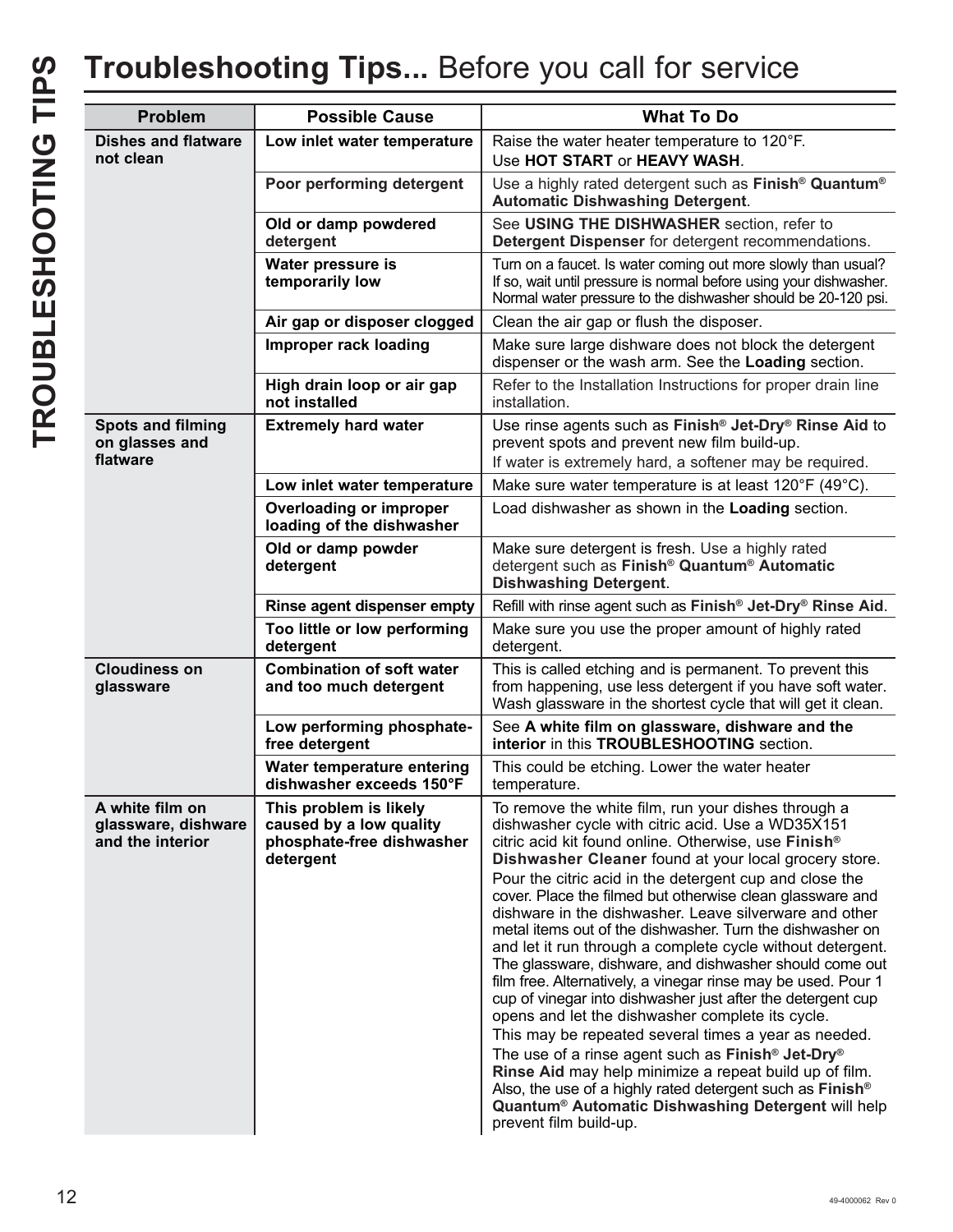| <b>Problem</b>                              | <b>Possible Cause</b>                                                         | <b>What To Do</b>                                                                                                                                                                                                                                                                                                                                                                                                                                                           |
|---------------------------------------------|-------------------------------------------------------------------------------|-----------------------------------------------------------------------------------------------------------------------------------------------------------------------------------------------------------------------------------------------------------------------------------------------------------------------------------------------------------------------------------------------------------------------------------------------------------------------------|
| Suds in the tub                             | Wrong detergent                                                               | Use only automatic dishwasher detergents to avoid sudsing.<br>Finish <sup>®</sup> Quantum <sup>®</sup> Automatic Dishwashing Detergent<br>has been approved for use in all GE Appliances<br>dishwashers.<br>To remove suds from the tub, open the dishwasher and                                                                                                                                                                                                            |
|                                             |                                                                               | let suds dissipate. Add 1 gallon of cold water to the tub.<br>On Models with a dial: Close and latch the dishwasher.<br>Pump out water by slowly turning the dial until a drain                                                                                                                                                                                                                                                                                             |
|                                             | Rinse agent was spilled                                                       | period is reached. Repeat if necessary.<br>Always wipe up rinse agent spills immediately.                                                                                                                                                                                                                                                                                                                                                                                   |
| Detergent cup lid<br>won't latch            | Dial is not in the OFF<br>position                                            | Turn the timer dial to OFF.                                                                                                                                                                                                                                                                                                                                                                                                                                                 |
| Detergent left in<br>dispenser cups         | Dishes or utensils are<br>blocking the detergent cup                          | Reposition the dishes. See the Loading section.                                                                                                                                                                                                                                                                                                                                                                                                                             |
| <b>Black or gray marks</b><br>on dishes     | Aluminum utensils have<br>rubbed against dishes                               | Remove marks with a mild, abrasive cleaner.                                                                                                                                                                                                                                                                                                                                                                                                                                 |
| Dishes don't dry                            | Low inlet water temperature                                                   | Make sure inlet water temperature is at least 120°F.<br>Select HEATED DRY.                                                                                                                                                                                                                                                                                                                                                                                                  |
|                                             |                                                                               | Use HOT START and HEATED DRY ON options.<br>Select a higher cycle, such as HEAVY WASH.                                                                                                                                                                                                                                                                                                                                                                                      |
|                                             | Rinse agent dispenser is<br>empty                                             | Check the rinse agent dispenser and fill as required.                                                                                                                                                                                                                                                                                                                                                                                                                       |
| <b>Control panel</b><br>responded to inputs | Door latch may not be<br>properly seated                                      | Call for service.                                                                                                                                                                                                                                                                                                                                                                                                                                                           |
| but dishwasher never<br>filled with water   | Water valve may be turned<br>off                                              | Make sure water valve (usually located under the sink) is<br>turned on.                                                                                                                                                                                                                                                                                                                                                                                                     |
| <b>Stained tub interior</b>                 | Some tomato-based foods<br>can cause reddish stains                           | Use of the RINSE ONLY cycle after adding the dish to<br>the load can decrease the level of staining.                                                                                                                                                                                                                                                                                                                                                                        |
|                                             | Tea or coffee stains                                                          | Remove the stain by hand, using a solution of 1/2 cup<br>bleach and 3 cups warm water.                                                                                                                                                                                                                                                                                                                                                                                      |
|                                             |                                                                               | Before cleaning interior, wait at<br><b>ACAUTION</b><br>least 20 minutes after a cycle for<br>the heating elements to cool down. Failure to do so<br>can result in burns.                                                                                                                                                                                                                                                                                                   |
|                                             |                                                                               | APRECAUCIÓN Antes de limpiar la parte<br>interna, espere por lo menos<br>20 minutos luego de un ciclo, hasta que los<br>elementos de calentamiento se enfríen. Si esto no<br>se cumple, se podrán sufrir quemaduras.                                                                                                                                                                                                                                                        |
|                                             | An overall yellow or brown<br>film can be caused by iron<br>deposits in water | A special filter in the water supply line is the only way to<br>correct this problem. Contact a water softener company.                                                                                                                                                                                                                                                                                                                                                     |
|                                             | White film on inside<br>surface-hard water<br>minerals                        | GE Appliances recommends Finish <sup>®</sup> Jet-Dry <sup>®</sup> Rinse Aid<br>to help prevent hard water mineral deposits from forming.<br>Run dishwasher with citric acid to remove mineral<br>deposits. Citric acid (Part number: WD35X151) can be<br>ordered through GE Appliances Parts. See Consumer<br><b>Support</b> section for ordering information. Alternatively,<br>purchase Finish <sup>®</sup> Dishwasher Cleaner and follow the<br>directions on the label. |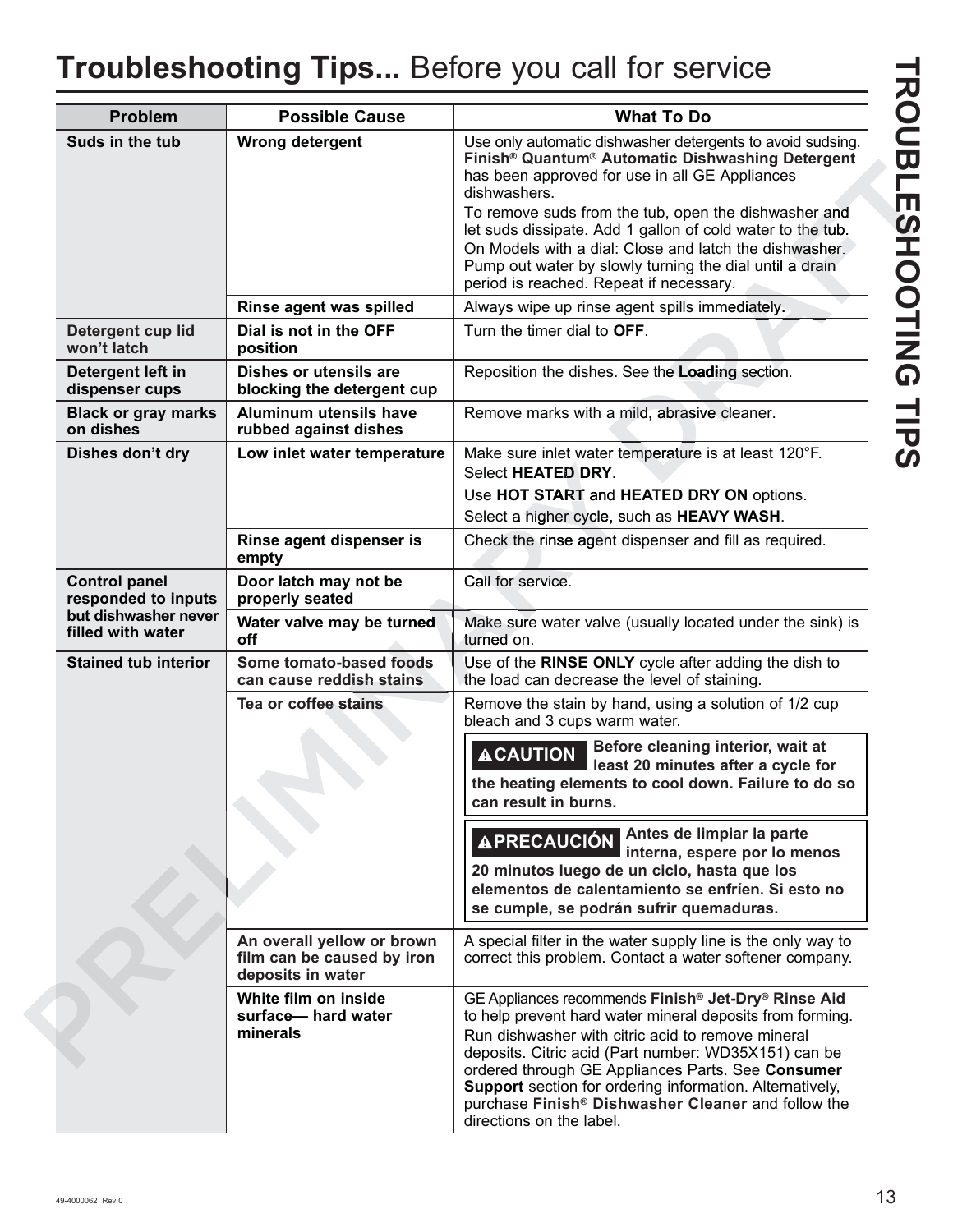| <b>Problem</b>                                                           | <b>Possible Cause</b>                                                                                                                                                                                                                                                                                                                   | <b>What To Do</b>                                                                                                                                                                                                                         |
|--------------------------------------------------------------------------|-----------------------------------------------------------------------------------------------------------------------------------------------------------------------------------------------------------------------------------------------------------------------------------------------------------------------------------------|-------------------------------------------------------------------------------------------------------------------------------------------------------------------------------------------------------------------------------------------|
|                                                                          |                                                                                                                                                                                                                                                                                                                                         |                                                                                                                                                                                                                                           |
| Dishwasher won't<br>run                                                  | Fuse is blown or circuit<br>breaker is tripped                                                                                                                                                                                                                                                                                          | Replace fuse or reset circuit breaker. Remove any other<br>appliances from the circuit.                                                                                                                                                   |
|                                                                          | Power is turned off                                                                                                                                                                                                                                                                                                                     | In some installations, the power to the dishwasher is<br>provided through a wall switch, often located next to the<br>disposer switch. Make sure it is on.                                                                                |
| <b>Control panel lights</b><br>go off when you're<br>setting controls    | Time too long between<br>touching of selected pads                                                                                                                                                                                                                                                                                      | Each pad must be touched within 30 seconds of the<br>others. To relight, touch any pad again or unlatch and<br>relatch the door.                                                                                                          |
| Water standing in the<br>bottom of the tub                               | This is normal                                                                                                                                                                                                                                                                                                                          | A small amount of clean water around the outlet on the<br>tub bottom at the back of the tub keeps the water seal<br>lubricated.                                                                                                           |
| Water won't pump<br>out of the tub                                       | Drain is clogged                                                                                                                                                                                                                                                                                                                        | If you have an air gap, clean it. See the Care and<br><b>Cleaning</b> section.<br>If the dishwasher drains into a disposer, run disposer clear.<br>Check to see if your kitchen sink is draining well. If not,<br>you may need a plumber. |
| <b>Steam</b>                                                             | This is normal                                                                                                                                                                                                                                                                                                                          | Warm, moist air comes through the vent during drying and<br>when water is being pumped out. This is necessary for drying.                                                                                                                 |
| <b>Sanitized light does</b><br>not illuminate at the<br>end of the cycle | The door was opened and<br>the cycle was interrupted<br>during final rinse                                                                                                                                                                                                                                                              | Do not interrupt the cycle by opening the door during the<br>wash cycle.                                                                                                                                                                  |
|                                                                          | The incoming water<br>temperature was too low                                                                                                                                                                                                                                                                                           | Raise the water heater temperature to between 120°F<br>and 150°F.                                                                                                                                                                         |
| <b>Noise</b>                                                             | <b>Normal operating sounds:</b><br><b>Hard food disposer</b><br>shredding action.<br>Drain valve opening to<br>pump water out.<br>Timer control as cycle<br>progresses.<br>Detergent cup opening.<br>The motor stopping during<br>the drying period.<br>Water draining out of tub<br>immediately after touching<br>the start/reset pad. | These are all normal. No action is required.                                                                                                                                                                                              |
|                                                                          | Utensils are not secure in<br>rack or something small<br>has dropped into rack                                                                                                                                                                                                                                                          | Make sure everything is secured in dishwasher.                                                                                                                                                                                            |
|                                                                          | Rattling dishes when the<br>spray arm rotates                                                                                                                                                                                                                                                                                           | Make sure dishes are properly loaded. See the Loading<br>section.                                                                                                                                                                         |
|                                                                          | <b>Rattling silverware against</b><br>door during wash                                                                                                                                                                                                                                                                                  | Tall utensils may be placed in the upper rack to avoid<br>bumping against inner door during wash cycle.                                                                                                                                   |
|                                                                          | <b>Motor hums</b>                                                                                                                                                                                                                                                                                                                       | Dishwasher has not been used on a regular basis. If you<br>do not use your dishwasher often, set it to fill and pump out<br>once every week. This will help keep the seal moist.                                                          |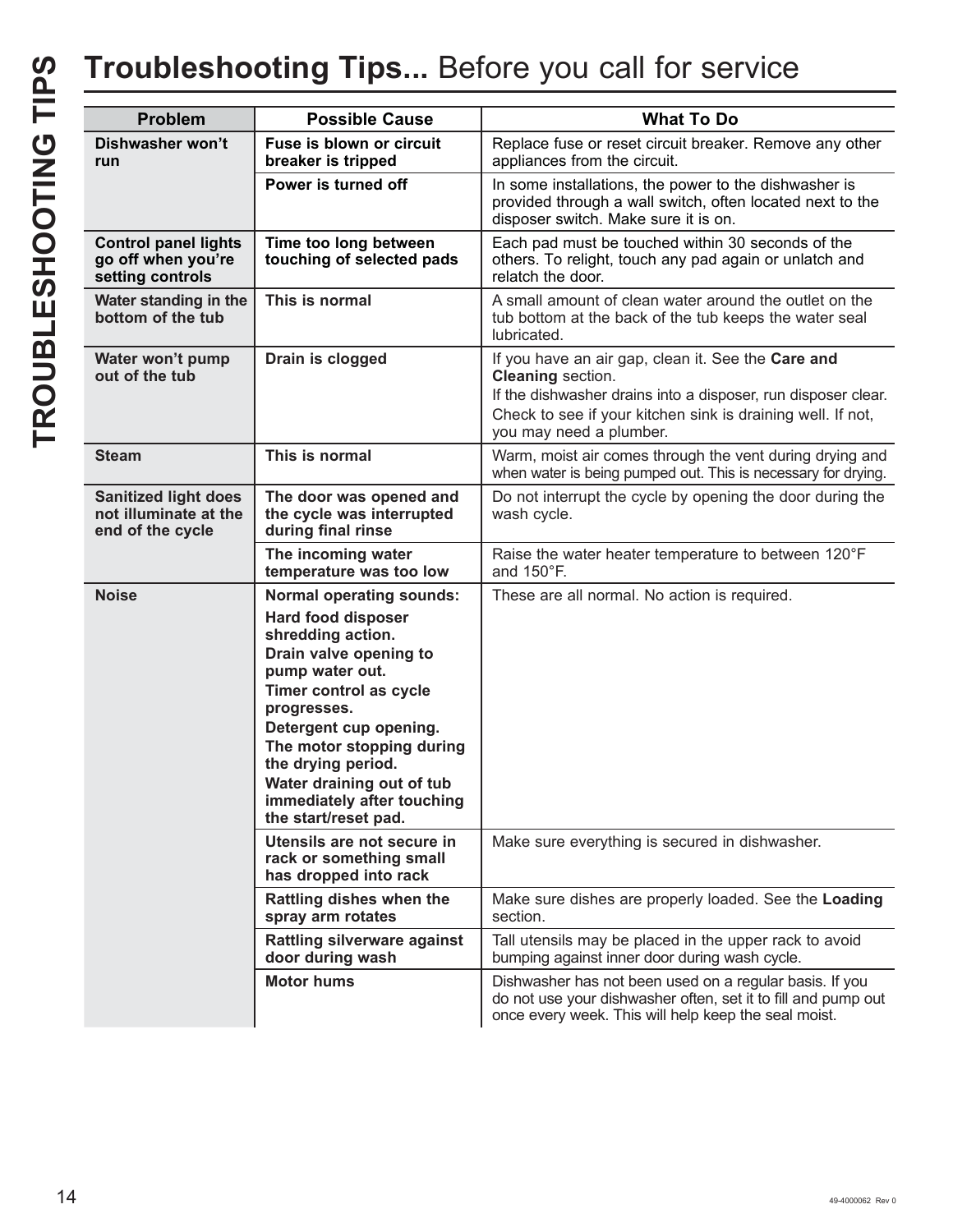# **LIMITED WARRANTY**

# **Conservator® Limited Warranty**

## **Conservatorappliances.com**

Your appliance is covered by a limited warranty, as listed below, by GE Appliances. All warranty service is provided by our GE Appliances Factory Service Centers, or an authorized service technician. To schedule service, call Crosley at 800.544.4780. Please have your serial number and your model number available when calling for service.

|                                                                                                                                                                                                                                      |                                                                                                                                                                                                                                               | 800.544.4780. Please have your serial number and your model number available when calling for service.                                                                                                                             |                                         |
|--------------------------------------------------------------------------------------------------------------------------------------------------------------------------------------------------------------------------------------|-----------------------------------------------------------------------------------------------------------------------------------------------------------------------------------------------------------------------------------------------|------------------------------------------------------------------------------------------------------------------------------------------------------------------------------------------------------------------------------------|-----------------------------------------|
| For the Period of:                                                                                                                                                                                                                   | <b>GE Appliances Will Replace</b>                                                                                                                                                                                                             |                                                                                                                                                                                                                                    |                                         |
| <b>One Year</b><br>From the date of the original<br>purchase                                                                                                                                                                         | Any part of the dishwasher which fails due to a defect in materials or workmanship.<br>During the limited one-year warranty, GE Appliances will also provide, free of charge,<br>all labor and related service to replace the defective part. |                                                                                                                                                                                                                                    |                                         |
| This warranty will not cover:                                                                                                                                                                                                        |                                                                                                                                                                                                                                               |                                                                                                                                                                                                                                    |                                         |
| ■ Service trips to your home to teach you how to use<br>the product.<br>Improper installation, delivery or maintenance.<br>■ Failure of the product if it is abused, misused, or<br>used for other than the intended purpose or used |                                                                                                                                                                                                                                               | ■ Damage to the product caused by accident, fire,<br>floods or acts of God.<br>Incidental or consequential damage caused by<br>possible defects with this appliance.<br>■ Cleaning or servicing of the air gap device in the drain |                                         |
| commercially.<br>Replacement of house fuses or resetting of circuit<br>breakers.<br>Product not accessible to provide required service.                                                                                              |                                                                                                                                                                                                                                               | line.<br>Damage caused after delivery, including damage<br>from items dropped on the door.                                                                                                                                         | Staple<br>date is<br>യ.<br>Xour<br>need |

## **This warranty will not cover:**

- Service trips to your home to teach you how to use **the product.**
- Improper installation, delivery or maintenance.
- Failure of the product if it is abused, misused, or **used for other than the intended purpose or used commercially.**
- Replacement of house fuses or resetting of circuit **breakers.**
- Product not accessible to provide required service.

## **EXCLUSION OF IMPLIED WARRANTIES**

Your sole and exclusive remedy is product repair as provided in this Limited Warranty. Any implied warranties, including the implied warranties of merchantability or fitness for a particular purpose, are limited to one year or the shortest period allowed by law.

This limited warranty is extended to the original purchaser and any succeeding owner for products purchased for home use within the USA. If the product is located in an area where service by a GE Appliances Authorized Servicer is not available, you may be responsible for a trip charge or you may be required to bring the product to an Authorized GE Appliances Service location for service. In Alaska, the limited warranty excludes the cost of shipping or service calls to your home. **EXCLUSION OF IMPLIED WARRANTIES**<br>
Your sole and exclusive remedy is product repair as provided in this Limited Warra<br>
Your sole and exclusive remedy is product repair as provided in this Limited Warra<br>
including the impli ice.<br>
as provided in this Limited Warra<br>
or fitness for a particular purpos<br>
chaser and any succeeding own<br>
in an area where service by a GE<br>
harge or you may be required to<br>
ka, the limited warranty excludes

Some states do not allow the exclusion or limitation of incidental or consequential damages. This limited warranty gives you specific legal rights, and you may also have other rights which vary from state to state. To know what your legal rights are, consult your local or state consumer affairs office or your state's Attorney General.

**Warrantor: GE Appliances,** *a* **Haier** *company* **G**

**Louisville, KY 40225**

# CONSERVATOR